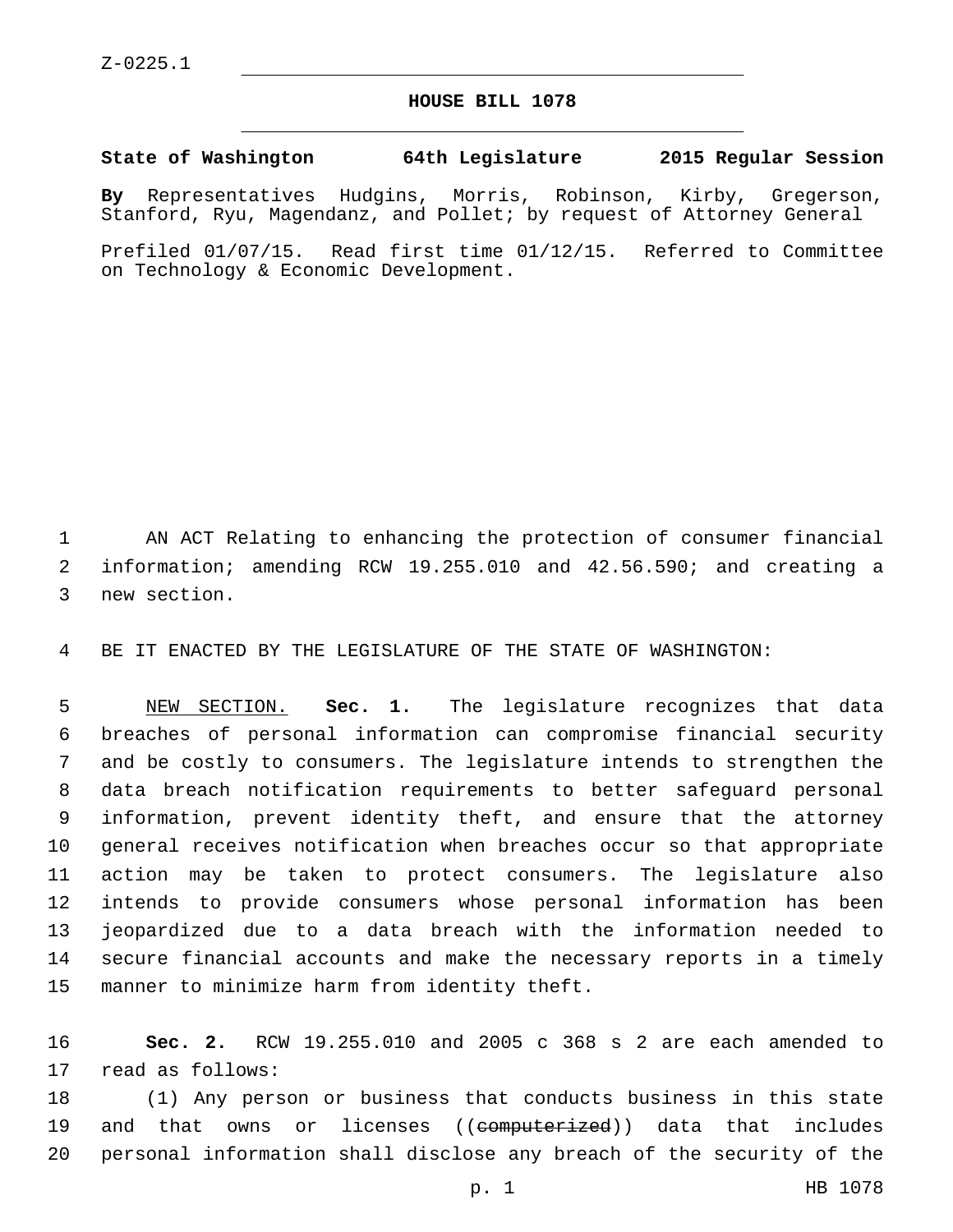system following discovery or notification of the breach in the security of the data to any resident of this state whose ((unencrypted)) personal information was, or is reasonably believed 4 to have been, acquired by an unauthorized person. ((The disclosure shall be made in the most expedient time possible and without unreasonable delay, consistent with the legitimate needs of law enforcement, as provided in subsection (3) of this section, or any measures necessary to determine the scope of the breach and restore 9 the reasonable integrity of the data system.)) Notice is not required 10 if the breach of the security of the system is not reasonably likely to subject consumers to a risk of criminal activity.

12 (2) Any person or business that maintains ((computerized)) data that includes personal information that the person or business does not own shall notify the owner or licensee of the information of any breach of the security of the data immediately following discovery, if the personal information was, or is reasonably believed to have 17 been, acquired by an unauthorized person.

 (3) The notification required by this section may be delayed if a law enforcement agency determines that the notification will impede a criminal investigation. The notification required by this section shall be made after the law enforcement agency determines that it 22 will not compromise the investigation.

 (4) For purposes of this section, "breach of the security of the 24 system" means unauthorized acquisition of ((computerized)) data that compromises the security, confidentiality, or integrity of personal information maintained by the person or business. Good faith acquisition of personal information by an employee or agent of the person or business for the purposes of the person or business is not a breach of the security of the system when the personal information is not used or subject to further unauthorized disclosure.

 (5) For purposes of this section, "personal information" means an individual's first name or first initial and last name in combination 33 with any one or more of the following data elements( $\left(\frac{1}{f}\right)$  when either 34 the name or the data elements are not encrypted)):

35 (a) Social security number;

 (b) Driver's license number or Washington identification card 37 number; or

38 (c) Full account number  $((\theta \cdot \hat{r}))$ , credit or debit card number,  $((\frac{1}{2}m)^2 + (m \hat{r})^2 + m \hat{r})$ 39 eombination with)) or any required security code, access code, or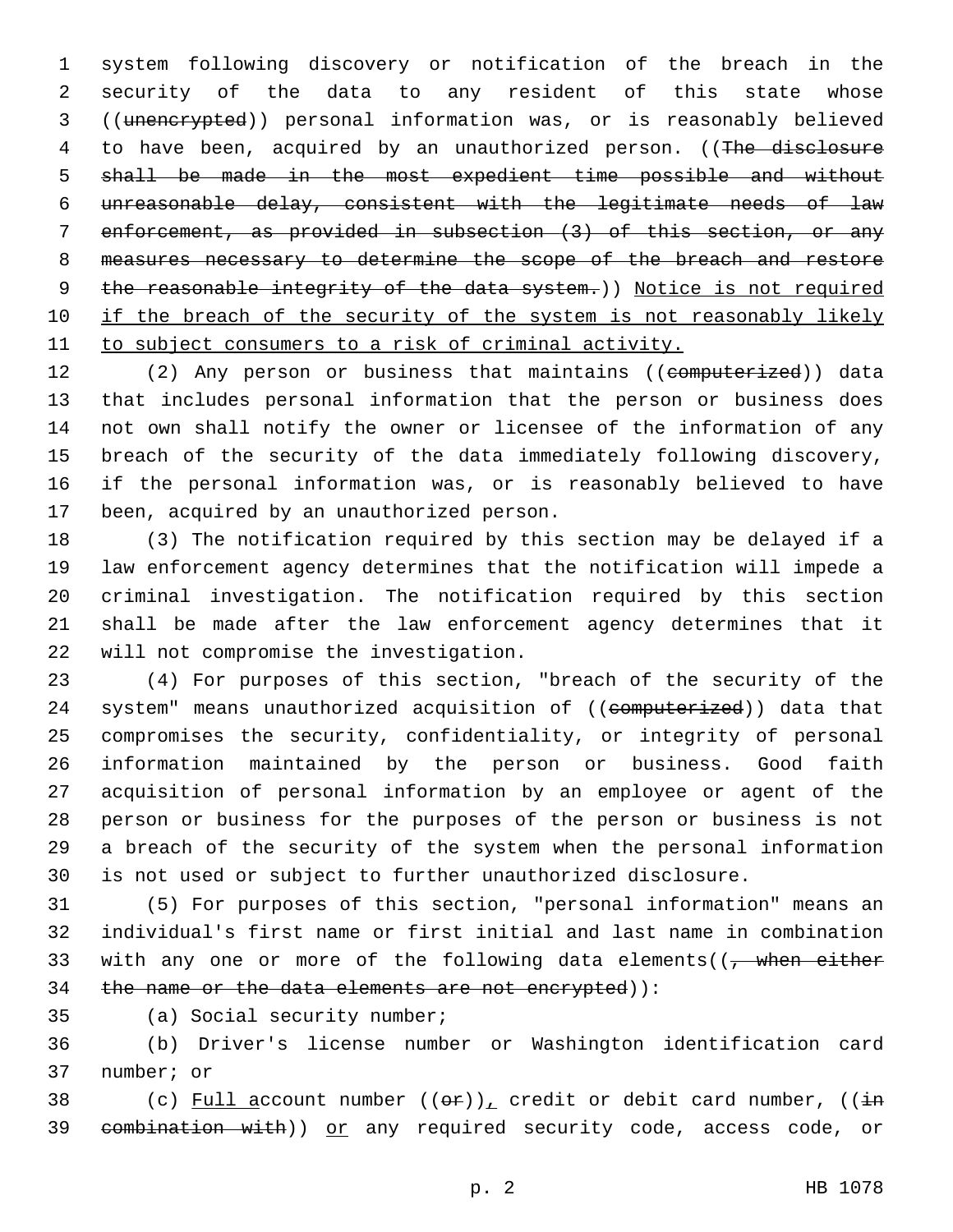password that would permit access to an individual's financial 2 account.

 (6) For purposes of this section, "personal information" does not include publicly available information that is lawfully made available to the general public from federal, state, or local 6 government records.

 (7) For purposes of this section and except under subsections (8) and (9) of this section, "notice" may be provided by one of the 9 following methods:

10 (a) Written notice;

 (b) Electronic notice, if the notice provided is consistent with the provisions regarding electronic records and signatures set forth 13 in 15 U.S.C. Sec. 7001; or

 (c) Substitute notice, if the person or business demonstrates that the cost of providing notice would exceed two hundred fifty thousand dollars, or that the affected class of subject persons to be notified exceeds five hundred thousand, or the person or business does not have sufficient contact information. Substitute notice shall 19 consist of all of the following:

 (i) E-mail notice when the person or business has an e-mail 21 address for the subject persons;

 (ii) Conspicuous posting of the notice on the web site page of the person or business, if the person or business maintains one; and 24 (iii) Notification to major statewide media.

 (8) A person or business that maintains its own notification procedures as part of an information security policy for the treatment of personal information and is otherwise consistent with the timing requirements of this section is in compliance with the notification requirements of this section if the person or business notifies subject persons in accordance with its policies in the event 31 of a breach of security of the system.

 (9) A covered entity under the federal health insurance portability and accountability act of 1996, 42 U.S.C. Sec. 1320d et seq., is deemed to have complied with the notice requirements in subsection (1) of this section if it has complied completely with section 13402(f) of the federal health information technology for economic and clinical health act, Public Law 111-5. This subsection may not be construed to exempt a covered entity from any other provision of this section.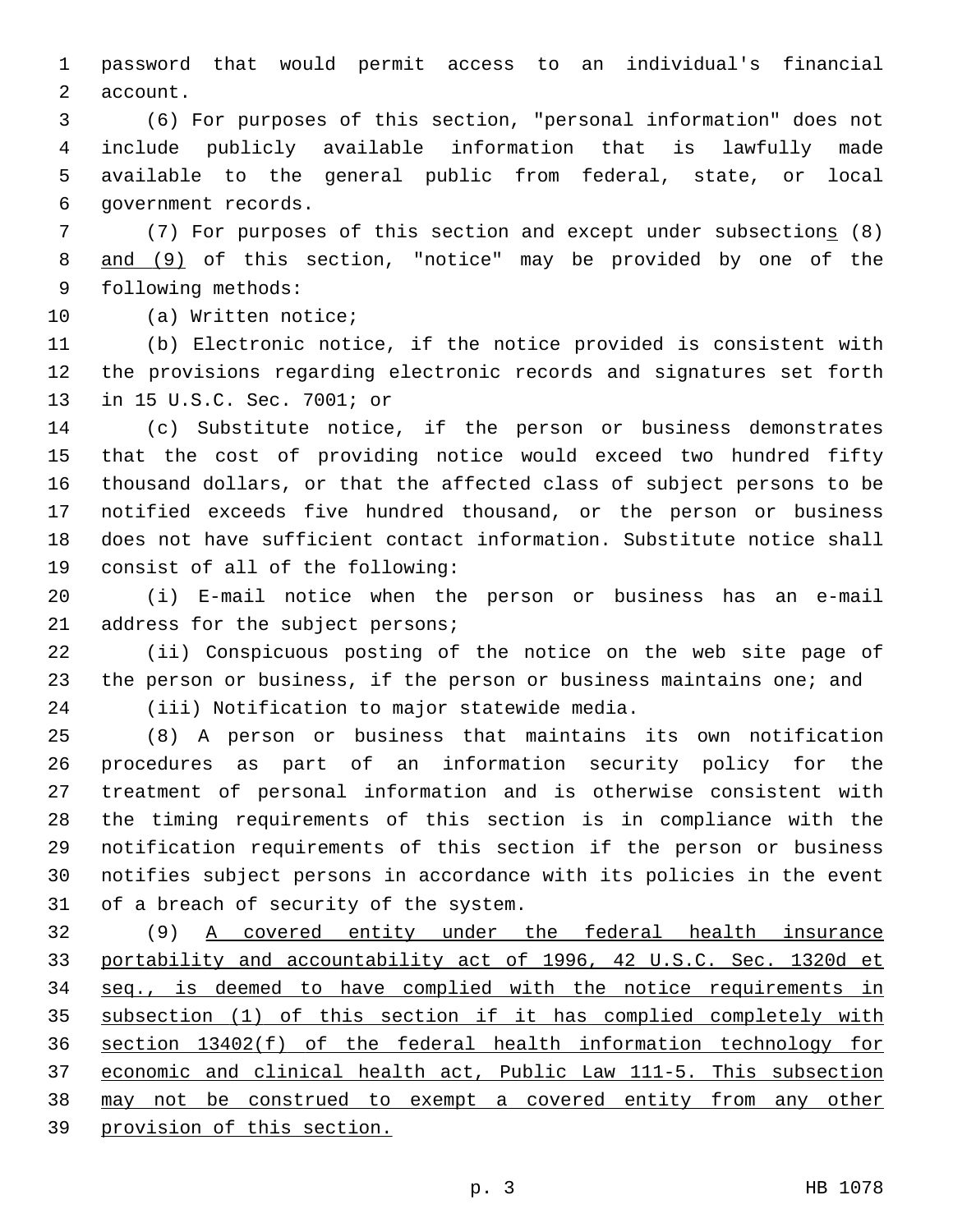(10) Any waiver of the provisions of this section is contrary to 2 public policy, and is void and unenforceable.

 ( $(\overline{+10})$ )  $(11)(a)$  Any ((eustomer)) consumer injured by a violation of this section may institute a civil action to recover damages.

 (b) Any person or business that violates, proposes to violate, or 6 has violated this section may be enjoined.

 (c) The rights and remedies available under this section are cumulative to each other and to any other rights and remedies available under law.9

 (( $\{d\}$ ) A person or business under this section shall not be 11 required to disclose a technical breach of the security system that does not seem reasonably likely to subject customers to a risk of 13 criminal activity.))

 (12) Any person or business that is required to issue notification pursuant to this section shall meet all of the following requirements:

(a) The notification must be written in plain language; and

 (b) The notification must include, at a minimum, the following information:

 (i) The name and contact information of the reporting person or business subject to this section;

 (ii) A list of the types of personal information that were or are 23 reasonably believed to have been the subject of a breach; and

 (iii) The toll-free telephone numbers and addresses of the major credit reporting agencies if the breach exposed personal information.

 (13) Any person or business that is required to issue a notification pursuant to this section to more than five hundred Washington residents as a result of a single breach shall electronically submit a single sample copy of that security breach notification, excluding any personally identifiable information, to the attorney general. The person or business shall also provide to 32 the attorney general the number of Washington consumers affected by the breach, or an estimate if the exact number is not known.

 (14) Notification to affected consumers and to the attorney general under this section must be made in the most expedient time possible and without unreasonable delay, no more than thirty calendar days after the breach was discovered, consistent with the legitimate needs of law enforcement as provided in subsection (3) of this section, or any measures necessary to determine the scope of the breach and restore the reasonable integrity of the data system.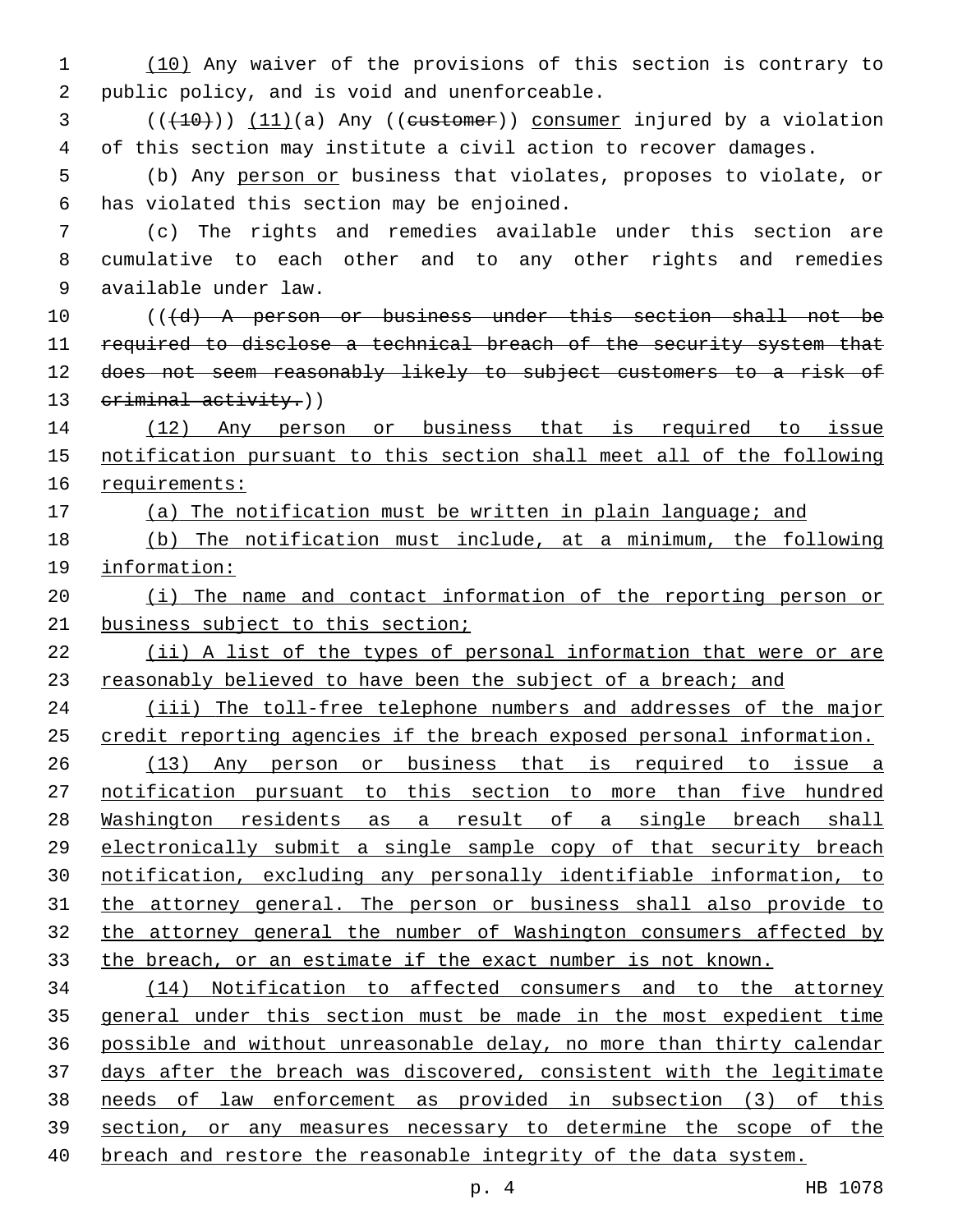(15) The legislature finds that the practices covered by this section are matters vitally affecting the public interest for the purpose of applying the consumer protection act, chapter 19.86 RCW. A violation of this chapter is not reasonable in relation to the development and preservation of business and is an unfair or deceptive act in trade or commerce and an unfair method of competition for purposes of applying the consumer protection act, chapter 19.86 RCW.

 **Sec. 3.** RCW 42.56.590 and 2007 c 197 s 9 are each amended to 10 read as follows:

11 (1)(a) Any agency that owns or licenses ((eomputerized)) data that includes personal information shall disclose any breach of the security of the system following discovery or notification of the breach in the security of the data to any resident of this state 15 whose ((unencrypted)) personal information was, or is reasonably 16 believed to have been, acquired by an unauthorized person. ((The disclosure shall be made in the most expedient time possible and without unreasonable delay, consistent with the legitimate needs of law enforcement, as provided in subsection (3) of this section, or any measures necessary to determine the scope of the breach and 21 restore the reasonable integrity of the data system.)) Notice is not 22 required if the breach of the security of the system is not reasonably likely to subject consumers to a risk of criminal activity.

 (b) For purposes of this section, "agency" means the same as in 26 RCW 42.56.010.

27 (2) Any agency that maintains ((computerized)) data that includes personal information that the agency does not own shall notify the owner or licensee of the information of any breach of the security of the data immediately following discovery, if the personal information was, or is reasonably believed to have been, acquired by an unauthorized person.32

 (3) The notification required by this section may be delayed if a law enforcement agency determines that the notification will impede a criminal investigation. The notification required by this section shall be made after the law enforcement agency determines that it 37 will not compromise the investigation.

 (4) For purposes of this section, "breach of the security of the 39 system" means unauthorized acquisition of ((computerized)) data that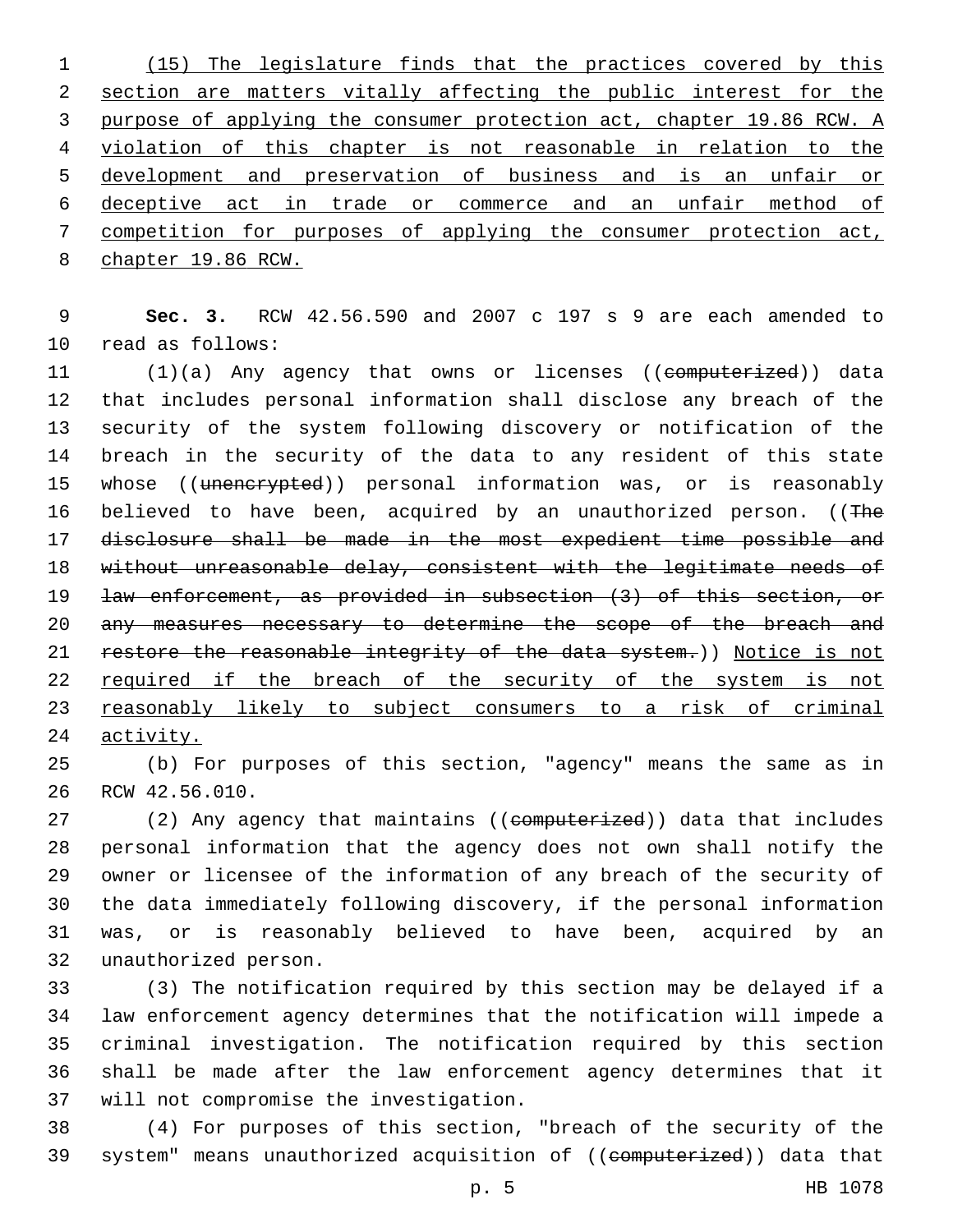compromises the security, confidentiality, or integrity of personal information maintained by the agency. Good faith acquisition of personal information by an employee or agent of the agency for the purposes of the agency is not a breach of the security of the system when the personal information is not used or subject to further unauthorized disclosure.6

7 (5) For purposes of this section, "personal information" means an 8 individual's first name or first initial and last name in combination 9 with any one or more of the following data elements( $\sqrt{$ , when either 10 the name or the data elements are not encrypted)):

11 (a) Social security number;

12 (b) Driver's license number or Washington identification card 13 number; or

14 (c) Full account number  $((\theta \cdot \mathbf{r}))$ , credit or debit card number,  $((\frac{1}{2}m)^2 + m^2)$ 15 eombination with)) or any required security code, access code, or 16 password that would permit access to an individual's financial 17 account.

 (6) For purposes of this section, "personal information" does not include publicly available information that is lawfully made available to the general public from federal, state, or local 21 government records.

22 (7) For purposes of this section and except under subsections (8) 23 and (9) of this section, notice may be provided by one of the 24 following methods:

25 (a) Written notice;

26 (b) Electronic notice, if the notice provided is consistent with 27 the provisions regarding electronic records and signatures set forth 28 in 15 U.S.C. Sec. 7001; or

 (c) Substitute notice, if the agency demonstrates that the cost of providing notice would exceed two hundred fifty thousand dollars, or that the affected class of subject persons to be notified exceeds five hundred thousand, or the agency does not have sufficient contact information. Substitute notice shall consist of all of the following:

34 (i) E-mail notice when the agency has an e-mail address for the 35 subject persons;

36 (ii) Conspicuous posting of the notice on the agency's web site 37 page, if the agency maintains one; and

(iii) Notification to major statewide media.38

39 (8) An agency that maintains its own notification procedures as 40 part of an information security policy for the treatment of personal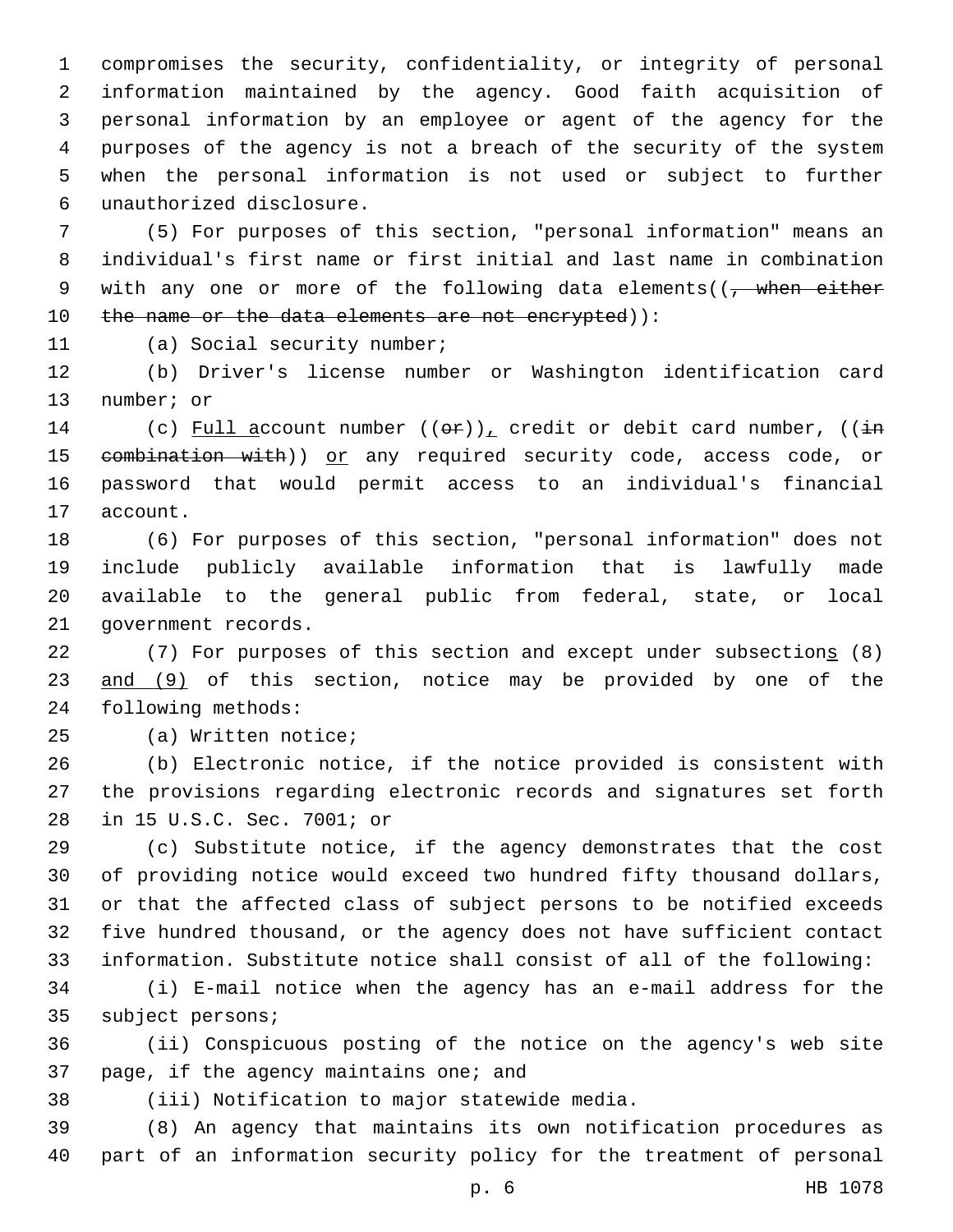information and is otherwise consistent with the timing requirements of this section is in compliance with the notification requirements of this section if it notifies subject persons in accordance with its policies in the event of a breach of security of the system.

 (9) A covered entity under the federal health insurance portability and accountability act of 1996, 42 U.S.C. Sec. 1320d et seq., is deemed to have complied with the notice requirements in subsection (1) of this section if it has complied completely with section 13402(f) of the federal health information technology for economic and clinical health act, Public Law 111-5. This subsection may not be construed to exempt a covered entity from any other provision of this section.

13 (10) Any waiver of the provisions of this section is contrary to 14 public policy, and is void and unenforceable.

15 (((10))) (11)(a) Any ((eustomer)) individual injured by a violation of this section may institute a civil action to recover 17 damages.

18 (b) Any ((business)) agency that violates, proposes to violate, 19 or has violated this section may be enjoined.

 (c) The rights and remedies available under this section are cumulative to each other and to any other rights and remedies 22 available under law.

 (((d) An agency shall not be required to disclose a technical 24 breach of the security system that does not seem reasonably likely to 25 subject customers to a risk of criminal activity.))

 (12) Any agency that is required to issue notification pursuant to this section shall meet all of the following requirements:

(a) The notification must be written in plain language; and

 (b) The notification must include, at a minimum, the following information:

 (i) The name and contact information of the reporting agency subject to this section;

 (ii) A list of the types of personal information that were or are reasonably believed to have been the subject of a breach;

 (iii) The toll-free telephone numbers and addresses of the major credit reporting agencies if the breach exposed personal information. (13) Any agency that is required to issue a notification pursuant

 to this section to more than five hundred Washington residents as a result of a single breach shall electronically submit a single sample

40 copy of that security breach notification, excluding any personally